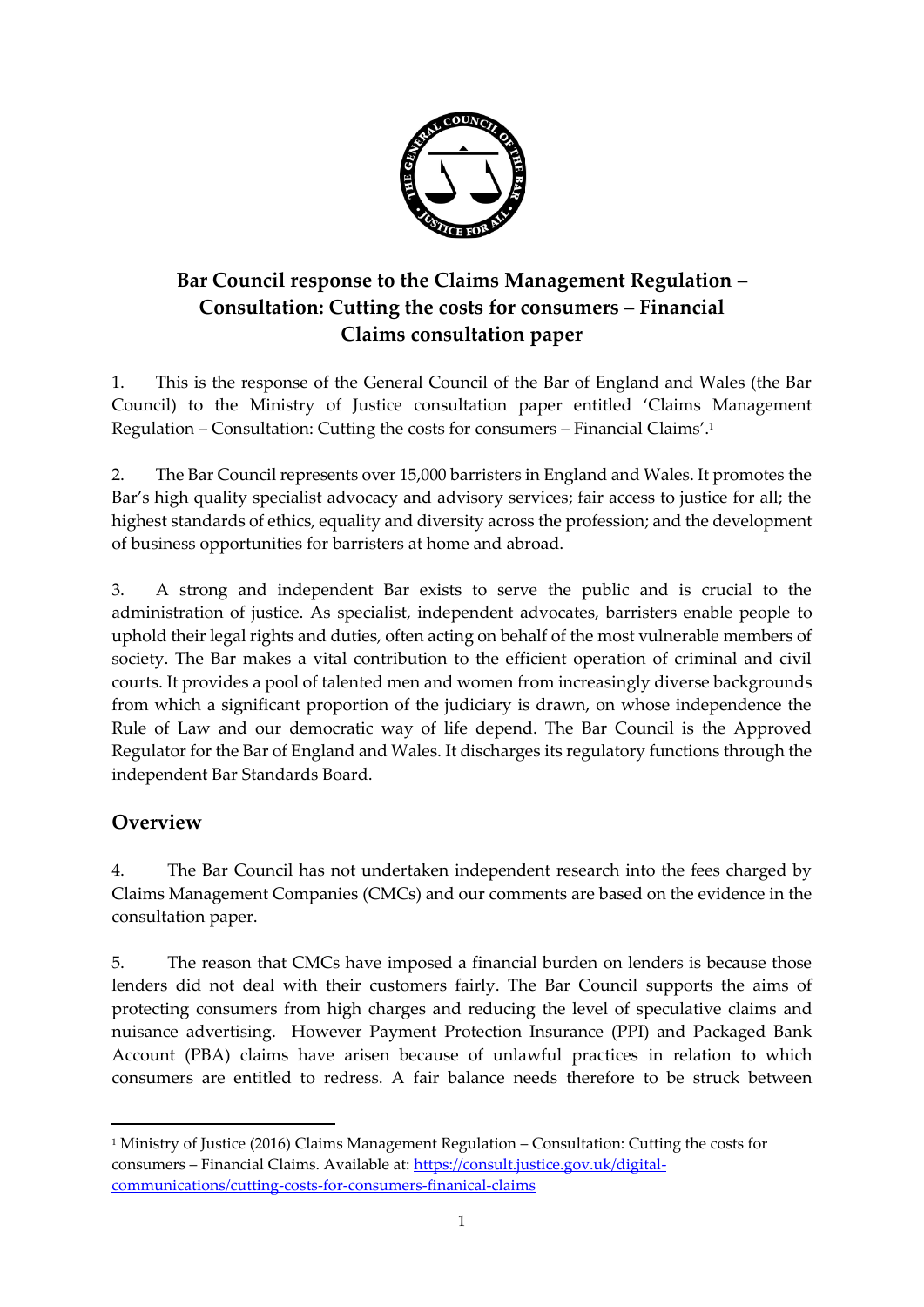promoting consumers' rights and ensuring their protection. Too great a restriction on fees will drive CMCs out of business and limit consumers' access to compensation to which they are properly entitled. Similarly an unduly restrictive cap on costs risks impairing the quality of representation available to consumers.

6. There is a market for the services CMCs offer and a market rate of 25% to 30% of the damages in cases worth less than  $£2,000$ . The evidence does not demonstrate that that rate is excessive. The Bar Council is not convinced that a compelling case has been made for the imposition of a rate at all. If it has then either the rate set by the market itself should be adopted or further, robust research should be undertaken into what a fair and viable rate is.

7. The inclusion of VAT in any cap not only operates to lower the amount of return to the CMCs but also introduces unnecessary uncertainty into their calculations as VAT may be subject to variation after an agreement is entered into but before a bill is rendered. Combining this uncertainty with a cap on the amount that CMCs can charge, reduces the attraction of this business to CMCs. This will make it more difficult for consumers to find representation of quality.

8. The Bar Council has not identified a need to consider further fee controls in other regulated claim sectors but it repeats the view that the current regime for Damages-Based Agreements (DBAs) is not fit for purpose. The DBA regulations should be reviewed generally so that DBAs can become an effective vehicle for consumers making claims.

## **PPI / PBA Claims Only**

**Question 1. Do you have any comments regarding the proposals to implement:**

- **A cap of 15% (Inc. VAT) of the net amount of the final compensation awarded with a single lender, where any final compensation amounts to less than £2,000?**
- **A cap of £300 for the total net value of relevant claims awarded with a single lender that amount to more than £2,000?**
- **A maximum cancellation fee of £300 where a consumer cancels their contract after the 14 day 'cooling off' period and providing an itemised bill to that consumer?**
- **A ban on any charges being imposed on consumers where there is no relationship or relevant policy between the consumer and a lender?**
- **A ban on receiving or making payment for referring or introducing a consumer to a third party?**

9. It is unclear what is meant by the reference to the "net" amount of the final compensation awarded. Further clarification is required as to how exactly this sum is constituted and how it differs from the gross sum of damages awarded to a claimant.

10. There is no evidence within the consultation paper as to the effect of the proposed intervention to impose a cap of 15% for claims worth less than £2,000. A cap at that level would restrict fees to 50%-60% of the current general rate. In most sectors that would result in a destruction of the market. That is not understood to be the intention behind the consultation. The Bar Council is not convinced that a compelling case has been made for the imposition of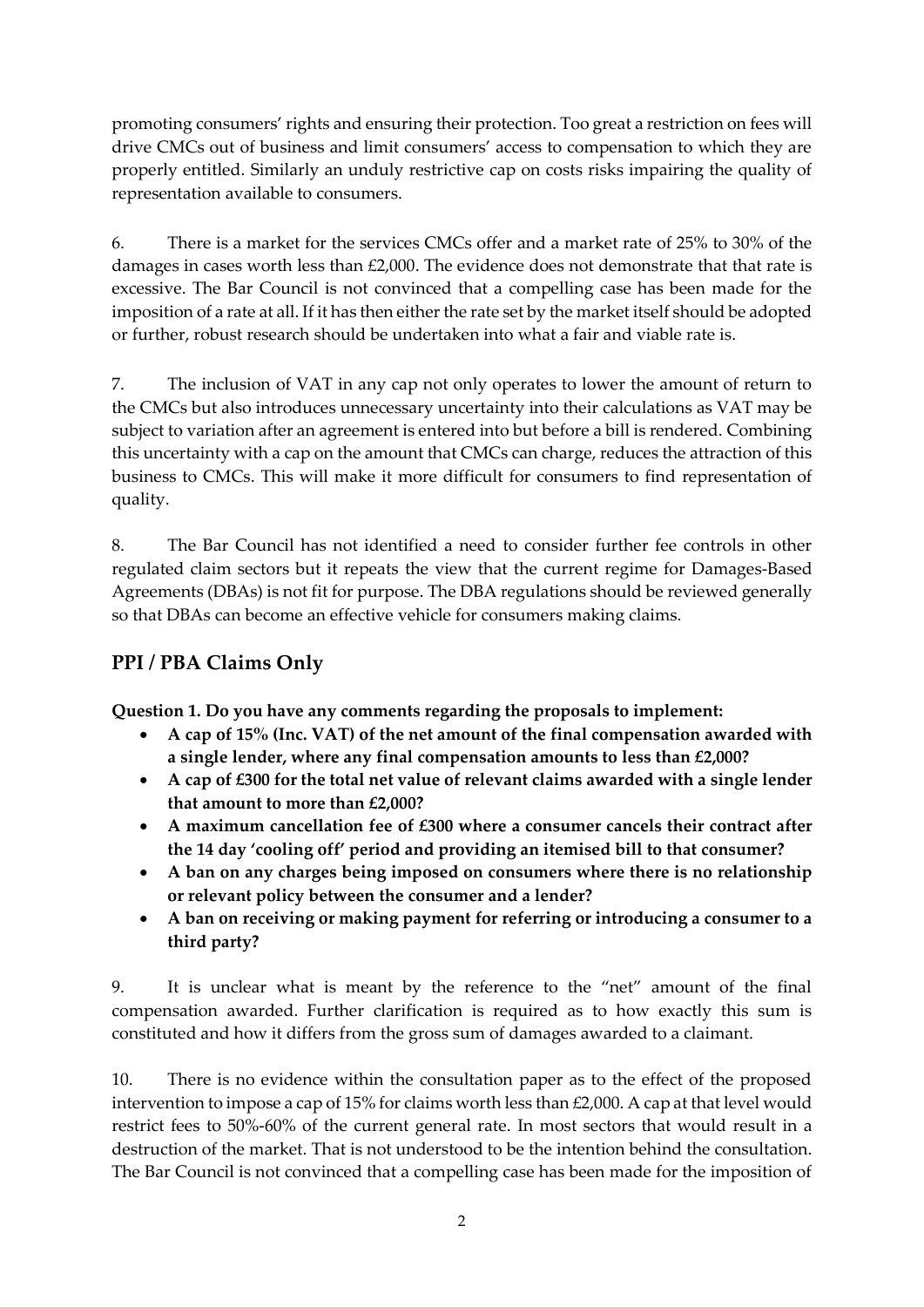a rate at all. If it has then either the rate set by the market itself should be adopted or further, robust research should be undertaken into what a fair and viable rate is.

11. For similar reasons the Bar Council queries the rationale for a cap of £300 on claims worth more than £2,000. Claims of this type are said to range vastly in value and complexity. Such a cap creates a perverse incentive for CMCs to reject complex and/or valuable claims. This in turn undermines the rights of those who have the most to lose.

12. The Bar Council queries the rationale for a fixed cancellation fee of £300. The objection is to the existence of a single figure, rather than the principle which it appears to represent. In the context of the Ministry of Justice's present consultation, a cancellation fee of £300 is equivalent to the highest level of costs which a CMC can expect to recover from any client with a PPI or PBA claim. In principle it seems fair that a CMC should be able to recover its full fees where a client terminates their relationship at the last possible moment. If, however, the level of recoverable costs is raised as suggested, then the figure of £300 is arbitrary and unfair as it does not reflect the value of the work done by the CMC prior to the termination of its agreement with the client.

13. The inclusion of VAT in any cap is problematic. It lowers the amount of return to CMCs and introduces unnecessary uncertainty into calculations as VAT may be subject to variation after an agreement is entered into but before a bill is rendered.

14. Where there is no relationship or relevant policy between a consumer and lender it is agreed that it would be appropriate to impose a ban on charges by the CMC. It is appreciated that there is an incentive for CMCs to engage in 'fishing expeditions'. We agree that CMCs should not be able to profit by targeting unwary consumers. The costs of investigation can properly be seen as an investment on the part of the CMC. This is particularly because CMCs appear to target consumers with the offer of investigation, and since minimal work is required to investigate the existence of a relationship.

15. The Bar Council makes the additional comment that the advertisement of CMCs' services is problematic. Consumers are targeted with an offer of 'free' money, rather than with an offer to claim sums to which they are entitled. This may well contribute to a general unwillingness to 'shop around', and to consumers' willingness to accept higher charges from CMCs. The regulator may wish to consider how CMCs' advertisements could be more appropriately formulated to ensure that consumers are better educated regarding their rights and the remedies available to them.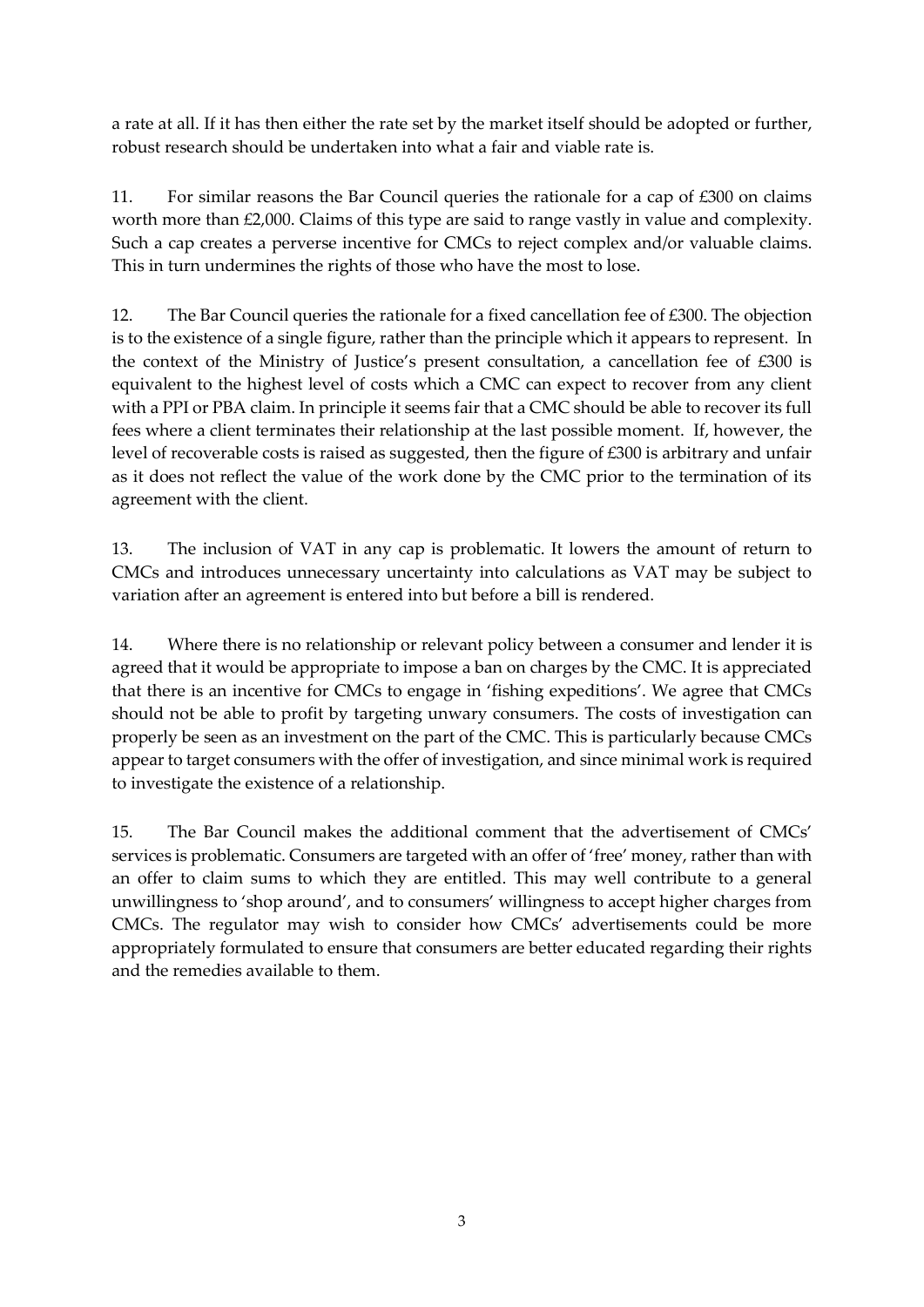## **PPI / PBA Claims – Alternative Considerations**

**Question 2. Do you have any comments regarding the consideration of alternative proposals to implement:**

- **A cap of 10% (Inc. VAT) of the net amount of the final compensation awarded with a single lender, where any final compensation amounts to less than £2,000?**
- **A cap of £200 for the total net value of relevant claims awarded with a single lender that amount to more than £2,000?**
- **A maximum cancellation fee of £200 where a consumer cancels their contract after the 14 day 'cooling off' period and providing an itemised bill to that consumer?**

16. The Bar Council's answers reflect those to question 1 above.

## **Other Financial Claims (excluding PPI/PBA claims)**

#### **Question 3. Do you have any comments regarding the proposed cap of 25% (Inc. VAT) of any final compensation awarded for other claims in the financial claims sector?**

17. It is unclear what is meant by the reference to the "net" amount of the final compensation awarded. Further clarification is required as to how exactly this sum is constituted and how it differs from the gross sum of damages awarded to a claimant.

18. The inclusion of VAT in any cap is problematic. It lowers the amount of return to CMCs and introduces unnecessary uncertainty into calculations as VAT may be subject to variation after an agreement is entered into but before a bill is rendered.

19. There is no evidence within the consultation paper as to whether a cap at the level of 25% is appropriate for all other claims in the financial claims sector. The fact that that is the current precedent set by DBA regulations for personal injury matters should not be taken as an indication that it is the appropriate figure for a wide variety of other claims in a different sector. No case is made for the need to set a rate in relation to these claims. Were there to be a compelling case, then, either the rate set by the market itself should be accepted or further, robust research should be undertaken into what a fair and viable rate is.

## **All Financial Claims**

**Question 4. Do you have any comments in relation to the proposed ban on upfront fees charged to consumers for any financial claim? Please provide views on any particular risks or benefits to the industry or consumers in relation to these questions. We would also welcome any general views or suggested amendments with supporting evidence where appropriate.**

20. The Bar Council supports the proposed ban on upfront fees charged to consumers for any financial claim in which payment is sought as a percentage of the eventual recovery.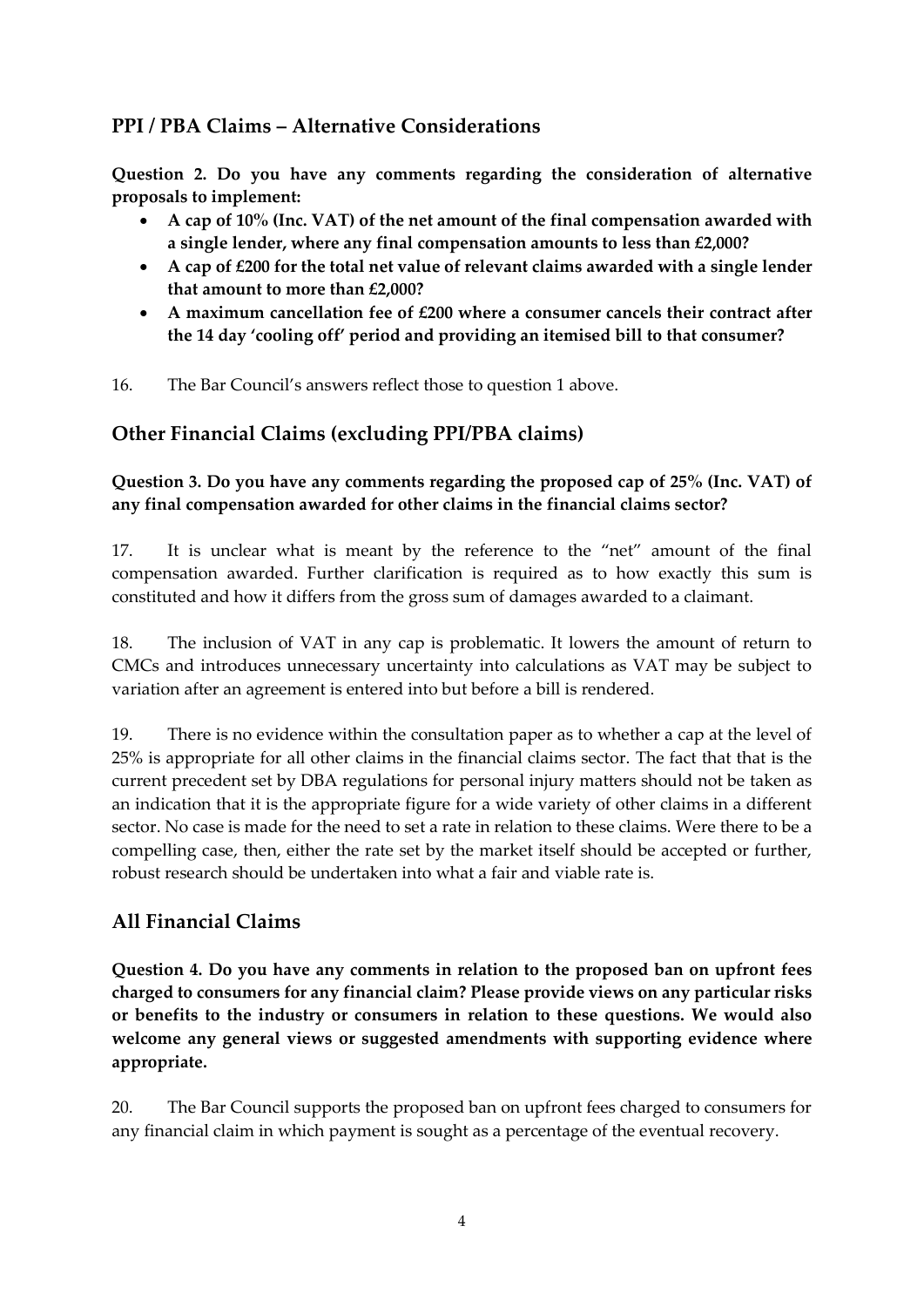### **General Analysis and Rationale**

#### **Question 5. In relation to the analysis and rationale set out regarding these proposals, is there any information that has not been taken into account that should have been?**

21. The Bar Council has not undertaken independent research into the fees charged by CMCs and our comments are based on the evidence in the consultation paper.

#### **Impact Assessment**

**Question 6. Do you have any evidence relating to the total volume of claims made by CMCs?**

22. No.

**Question 7. Do you have any evidence relating to the average amount of consumer redress per case?**

23. No.

**Question 8. Do you have any evidence on the number of cancellations which occur for work completed after a 14 day "cooling off period"?**

24. No.

**Question 9. Do you have any evidence on how much a reduction in 'nuisance' calls will benefit lenders and/or the Financial Ombudsman?**

25. No.

**Question 10. Do you have any evidence on how much a reduction in 'speculative' claims would save lenders and/or the Financial Ombudsman?**

26. No.